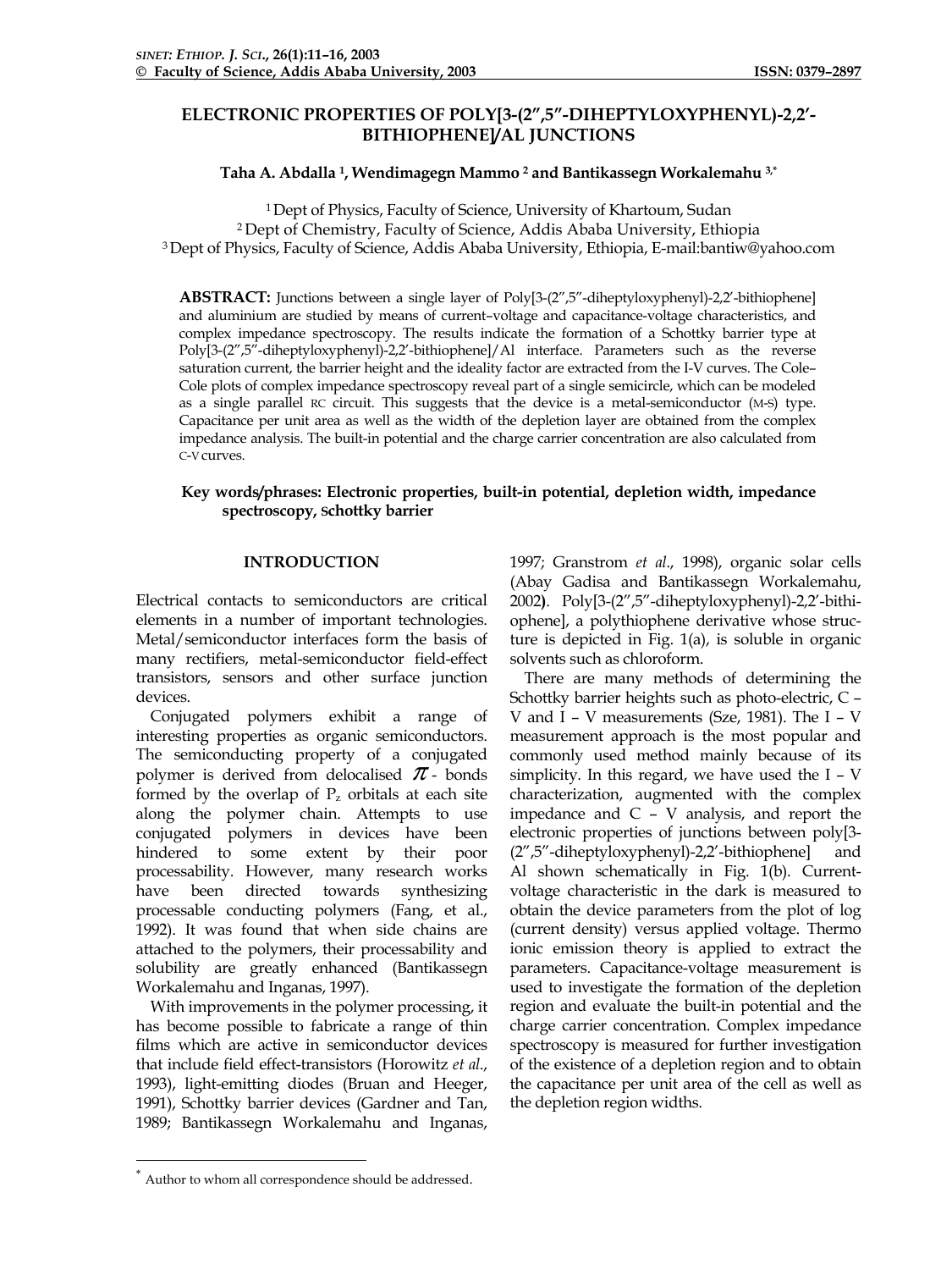

**Fig. 1. Structure of poly[3-(2",5"-diheptyloyphenyl)-2,2 '-bithiophene] (a) and the schematic of the device (b).** 

# **EXPERIMENTAL DETAILS**

Indium tin oxide (ITO) coated glass was cleaned with distilled water, methanol, and rinsed with acetone. About two-third of the 3cm x 3cm ITO/glass substrate is covered by photo resist and then exposed to a mixture of concentrated HCl, HNO3 and water, 48:4:48 by volume, so as to etch out the ITO part that was not covered by the photo resist. The etched portion of the ITO/glass provides a region convenient for electrical contacts to the aluminium deposited later. The photo resist is removed using acetone, and the surface was again washed with distilled water and methanol, and rinsed with acetone and dried in air. Poly[3-(2",5" diheptyloxyphenyl)-2,2'-bithiophene] is dissolved in chloroform to give a concentration of 5mg/ml, which is spin coated on the ITO/glass substrate at about 6000 rpm that yielded a thin uniform film of thickness about 100 nm. Strips of the polymer are removed from the etched part as well as from ITO/glass to allow electrical contact without damaging the device. Finally, aluminium strips are evaporated on top of the polymer at a pressure of  $5.5x10<sup>-6</sup>$  mBar, as a required metal contact to the polymer, using Eward 306 vacuum evaporator. Part of Al is over the polymer/ITO while the remaining portion is over the glass from which the ITO is etched out. The effective area of the device is about 0.2 cm2**.**

Current-voltage characteristics in the dark are measured with HP 4140B Pico- Ammeter together with HP 16055A Test fixture. The applied voltage is scanned between +2V and –2V. The complex impedance analysis is measured with LF HP 4192A Impedance Analyser. The bias applied to the diode is between +2V and –2V in steps of 1V, and the frequency is scanned between 500 Hz and 500 kHz. For every applied d.c. bias voltage, a sinusoidal oscillating voltage of  $V_{\text{rms}}$  = 10 mV is applied. Cole-Cole plots are then generated and analysed. Capacitance-voltage measurements are obtained under bias voltage scanned between –2V and 0V using LF HP 4192A Impedance Analyser for a frequency fixed at 5 kHz.

### **CURRENT-VOLTAGE MEASUREMENTS**

Figure 2(a) is a plot of current density, J, versus V for ITO/poly[3-(2",5"-diheptyloxyphenyl)-2,2'-bithiophene]/Al structure, which shows a rectification behaviour of the device. A semilog plot of the current density versus applied voltage, depicted in Figure 2(b) shows an exponential increase in the forward bias voltage between 0.4 and 0.9 V due to the formation of a depletion layer between a low work function metal (Al) and poly[3-(2",5" diheptyloxyphenyl)-2,2'-bithiophene]. The exponential behaviour is observed to disappear above 1.5 volts as a result of space charge limited bulk resistance. According to the Schottky barrier theory, p-type semiconductors form a rectifying junction at the interfaces with low work function metals (Sze, 1981).

The exponential dependence of current on forward bias can be analysed using thermoionic emission theory given by (Sze, 1981).

$$
J = J_0 \left[ \exp(\frac{qV}{nkT}) - 1 \right] \tag{1}
$$

where  $J_0$  is the reverse saturation current density given by:

$$
J_0 = A^*T^2 \exp(\frac{-q\phi_b}{kT})
$$
 (2)

where A\* is the effective Richarson constant, taken to be 120  $A/cm^2K^2$  at room temperature for free electron (Bantikassegn Workalemahu, 1998),  $φ$ <sub>b</sub> is the barrier height, n the ideality factor of the diode, k the Boltzmann constant and, T the absolute temperature.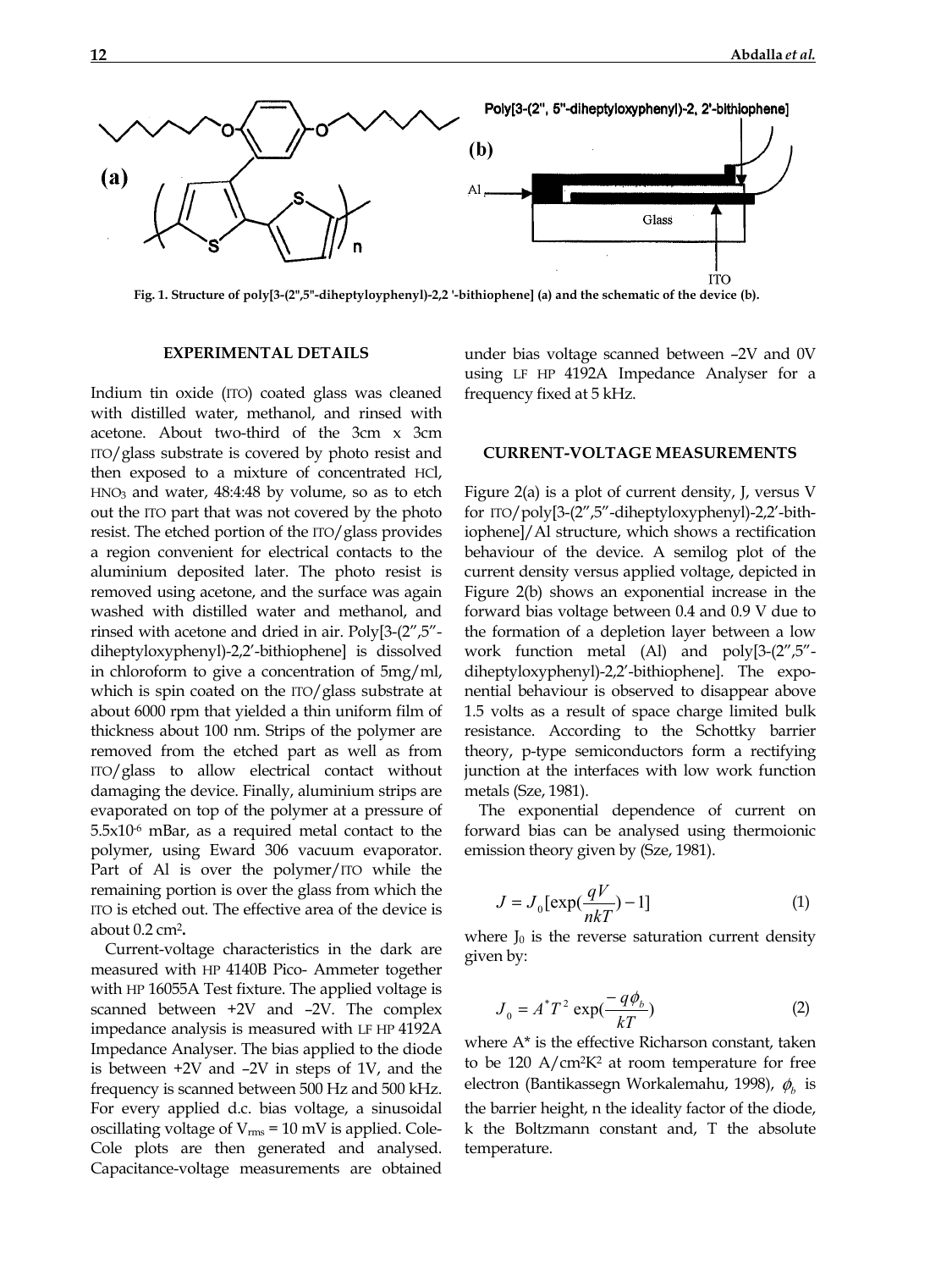

**Fig. 2. (a) Current density versus voltage curve and (b) logJ-V characteristics. All parameters are extracted from curve (b).** 

The ideality factor of the diode can be derived from the inverse of slope lnJ versus V as:

$$
n = \frac{q\Delta V}{kT\Delta \ln J}
$$
 (3)

By applying equation (2) to the linear part of Fig 2(b), the reverse saturation current density,  $J_0$ , is obtained as an intercept of the linear part with the  $V = 0$  axis. Thus the ideality factor n, and the barrier height,  $\phi_{\mu}$ , are calculated and listed in Table 1 together with the rectification ratio,  $\gamma$ .

**Table 1. Parameters obtained from the I – V curve.**

| Parameter |                    |                      |     |  |
|-----------|--------------------|----------------------|-----|--|
| Value     | $3x10^{-11}A/cm^2$ | $1.02 \,\mathrm{eV}$ | 1.8 |  |

The value of  $J_0$  obtained is small compared to the experimentally measured current density, which implies that current flow is blocked for the reverse bias voltage (Sze, 1981). Moreover, the barrier height for small  $J_0$  is high. This suggests the formation of a depletion layer when a low work function metal and a p-type semiconductor (Al/polymer in our case) are in contact (Chung *et al.,* 1994). The ideality factor for an ideal Schottky barrier diode is one. The ideality factor being more than one in this case indicates the presence of recombination effects at the depletion layer (Seanor, 1992). The rectification ratio of the device is small compared to devices made of other polythiophene derivatives such as PTOPT (Bantikassegn Workalkemahu and Inganas, 1997).

We have noticed in Fig. 2 the existence of several linear regions in the forward bias that could be attributed to the existence of more than one charge transport mechanisms such as Ohmic tunneling, Schottky emission and Poole-Frankel, as well as the effects of series and shunt resistances. These effects collectively cause low charge mobility in the device (Girma Goro and Bantikassegn Workalemahu, 1999).

#### **C-V MEASUREMENTS**

The capacitance per unit area of the depletion layer at the interface is given by (Sze, 1981):

$$
C = \frac{\varepsilon \varepsilon_0}{W} \tag{4}
$$

where W is the depletion width,  $\varepsilon$  is the permittivity of free space, and  $\mathcal E$  is the dielectric constant of the polymer taken to have a value of 3. Considering the abrupt approximation, the density of charges at space charge region is  $\rho = qN$ , where  $N_a$  is the dopant concentration per unit volume. The relationship between C and the applied voltage is given by (Tomozawa *et al*., 1987).

$$
\frac{1}{C^2} = \frac{2(V_{bi} - V)}{q \varepsilon \varepsilon_0 N_a} \tag{5}
$$

where  $V_{bi}$  is the built-in potential and q is the electronic charge.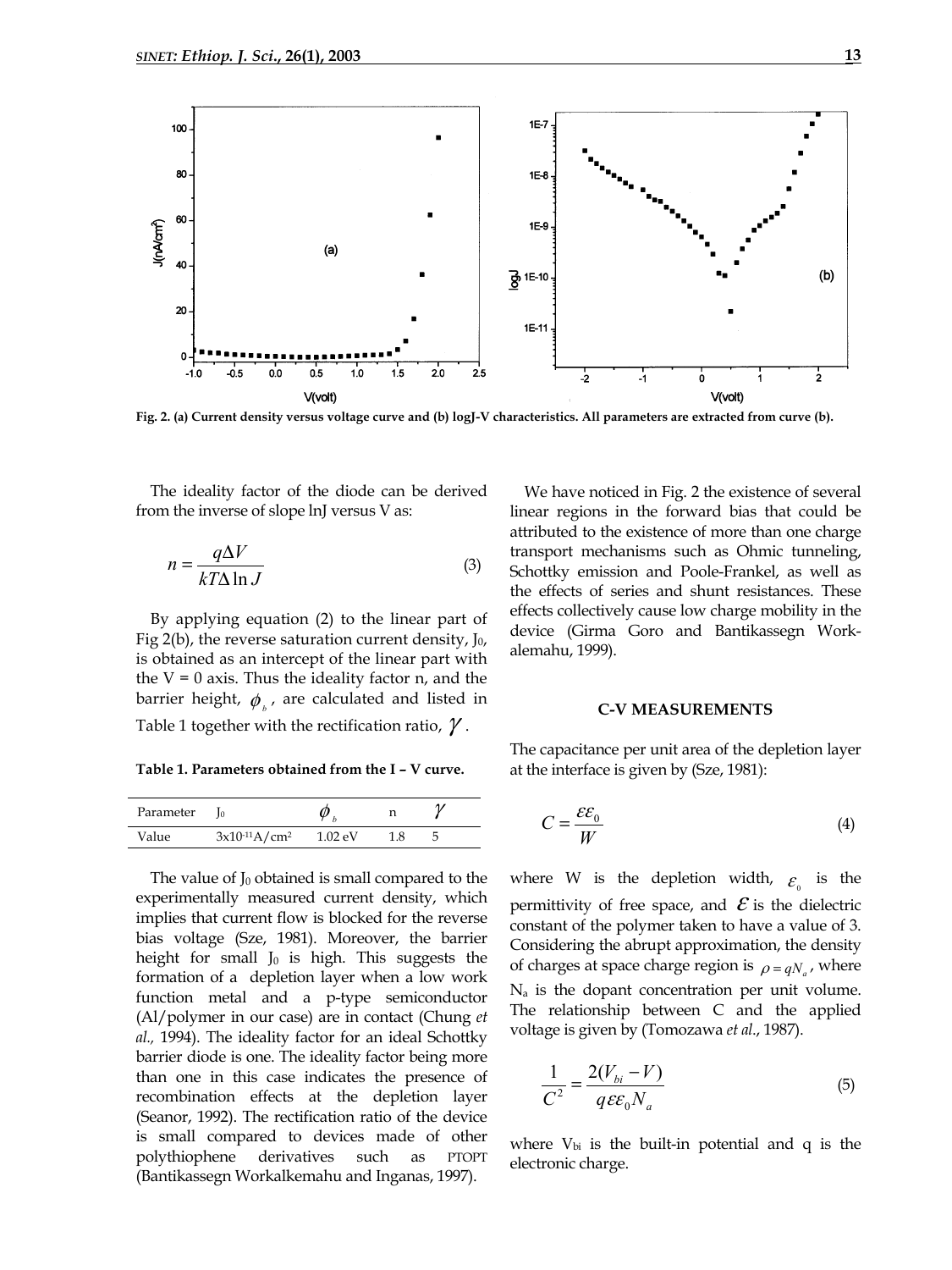A plot of C-2 versus applied voltage generally gives a straight line if the abrupt approximation is valid. The intercept of the straight line with the abscissa of the plot gives the built-in potential.

Figure 3 is a plot of  $C<sup>2</sup>$  versus V at 5 kHz fixed frequency. The plot does not yield a single straight line, except for the values between –1.5 and - 0.1 volts. This may be due to inhomogenity of the impurity charge carrier concentration in the sample, *i.e*., dopant concentration is not constant throughout the polymer (Bantikassegn Workalemahu and Inganas, 1997). The linear portion of the plot of  $C<sup>2</sup>$  versus V indicates the existence of the depletion region in the sample. The slope of the linear part is found to be negative, which implies the contact is made between Al and a p-type polymer. From the slope of this line, the dopant concentration can be calculated as (Rideout, 1975).

$$
N_a = \frac{-2}{q \varepsilon \varepsilon_0} \frac{dV}{dC^{-2}} \tag{6}
$$

The built-in voltage,  $V_{bi}$ , and the carrier concentration,  $N_a$ , were calculated from the plot to give  $0.4$  V and  $2 \times 10^{17}$  cm<sup>-3</sup>, respectively.



**Fig. 3. Inverse square capacitance versus voltages characteristics.** 

### **COMPLEX IMPEDANCE SPECTROSCOPY**

Information about the resistance of the bulk and Schottky junction can be obtained from complex impedance measurements as well (Gustafsson *et al*., 1990). Figure 4 show the complex impedance as a function of frequency at particular bias voltages at room temperature. The frequency range is between 0.5 kHz and 500 kHz, and the bias volt-

age used are –2V, -1V, 1V and 2V. The filled points are the measured co-ordinates representing the real and imaginary parts of the complex impedance, which are characteristic of a given frequency.



Fig. 4. Cole-Cole plots of ITO/ poly[3-(2",5"-diheptyloyphenyl)-2,2'- bithiophene]/ Al diode. The equivalent circuit model is shown in the in set of Fig. 4a.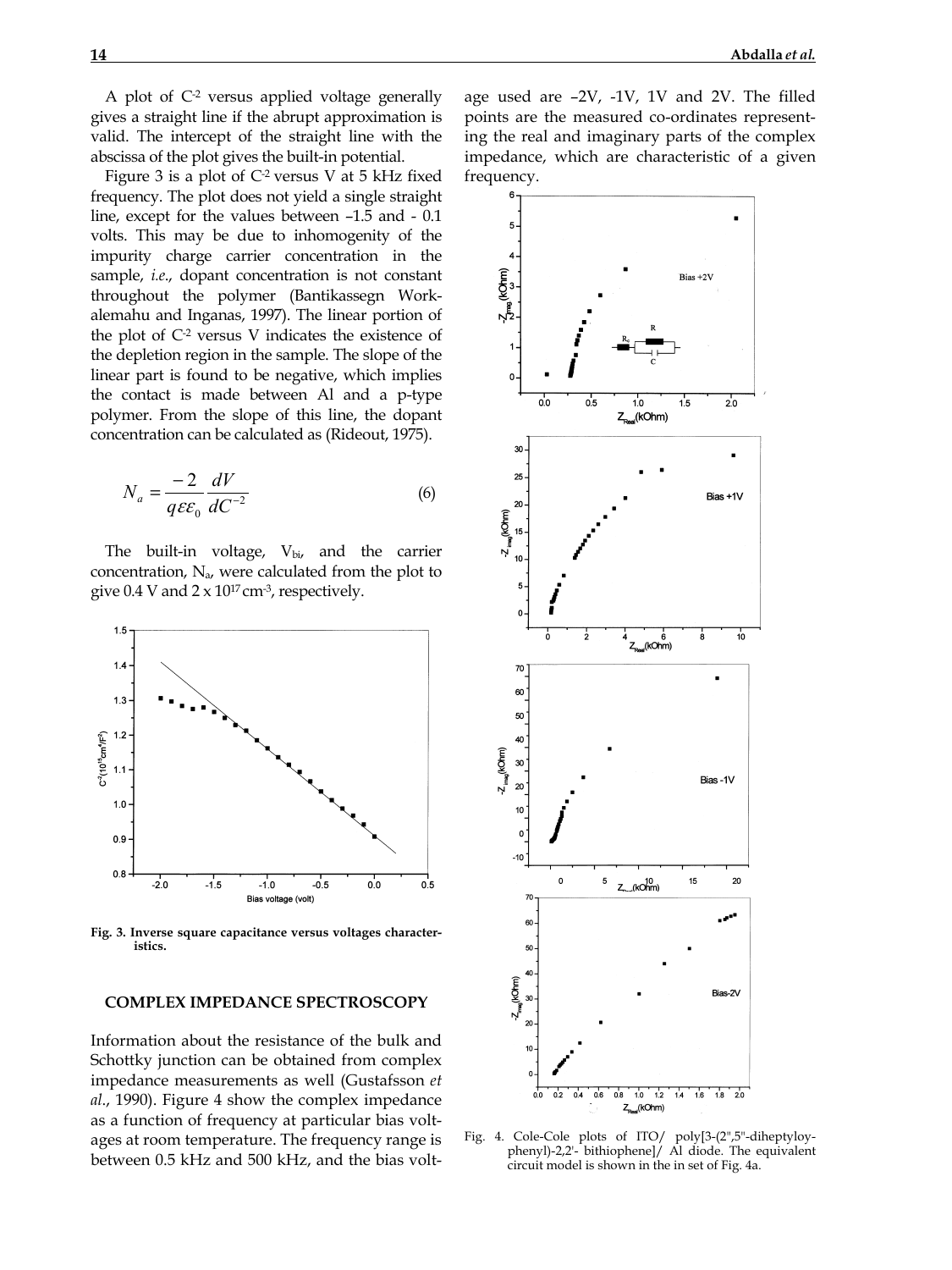An ideal Cole-Cole plot of a complex impedance spectroscopy gives a semicircle with its center, the zero-frequency, and the infinitefrequency intercepts on the  $Z_{\text{real}}$  axis (Bantikassegn Workalemahu, 1999). The zero-frequency limit is usually obtained by extrapolation. The highest frequency intersection of the semicircle with the real axis of the impedance plot is assumed to be the contact resistance,  $R_c$ . The value of  $R_c$  is usually small and is estimated to be about 100 Ω. The Cole-Cole plots depicted in Fig. 4 are part of a single semicircle. The diameters of the semicircles are big for the reverse bias voltages, while the diameters decrease with increasing (positive) bias voltages being the smallest at the highest forward voltage. In other words, the resistance is larger for a reverse bias than for the forward bias. It indicates an increase in the depletion width and the barrier height at the reverse bias voltages, which is consistent with the rectification behavior of the I-V curve shown in Fig. 2. The complex impedance of the diode can be modeled by an equivalent one parallel RC circuit in series with the contact resistance, as shown in the inset of Fig. 4. The values of the capacitance per unit area, C, and the depletion widths, W, are calculated from the plots and shown in Table 2.

**Table 2. Parameters obtained from the Cole-Cole plots of Fig. 4.** 

| $V$ (volt)            |              |             | $-1$                 | $-2^{\circ}$ |
|-----------------------|--------------|-------------|----------------------|--------------|
| C(F/cm <sup>2</sup> ) | $14x10^{-8}$ | $4x10^{-8}$ | $2.3 \times 10^{-8}$ | $2x10^{-8}$  |
| $W$ (nm)              | 5.           | 66          | 115                  | 133          |
| $R(k\Omega)$          | 5            | 30.4        | 69.7                 | 73           |

 The results show that capacitance of the device increases with increasing bias voltage while the depletion width decreases with increasing bias voltage. This is because at forward bias voltages the width of the depletion layer, that acts as the dielectric separation, decreases.

# **CONCLUSION**

Electronic properties of a single layer poly[3– (2",5"-diheptyloxyphenyl)-2,2'-bithiophene]/Al junction have been studied. Thermoionic emission theory has been applied to explain currentvoltage characteristics of the diode. All the measurements of current – voltage and capacitancevoltage characteristics on this sandwich structure confirm the existence of a Schottky barrier type between Al and a p-type polymer. The C–V characteristics have been also understood by the Schottky barrier model, but with inhomogeneous charge carrier concentration. The inhomogeneous nature of the carrier concentration may arise due to migration of the carriers under the applied voltage. Together with the I-V curve, the complex impedance analysis has shown the existence of a depletion region, which is a typical characteristic of a metal/semiconductor junction. The single semicircle of the Cole-Cole plot, modeled by a parallel RC circuit, is sufficient to account for a single element equivalent circuit where there are no extra layers at the interface. Various device parameters have been calculated from the J-V and C-V measurements and complex impedance analysis.

### **ACKNOWLEDGEMENTS**

The authors are grateful to the International Program in the Physical Sciences (IPPS), Sweden for funding the IPPS – ET :01 project, and Dr Lennart Hasselgren, Director of IPPS, for personally initiating this South-South cooperation.

#### **REFERENCES**

- 1. Abay Gadisa and Bantikassegn Workalemahu (2002). Photovoltaic properties of a single layer poly [3- (4-octylphenyl)-2,2'-bithiophene] (PTOPT), S*ynth. Met*. **129:**179–185.
- 2. Bantikassegn Workalemahu (1999). Electronic properties of junctions between aluminium and polyaniline doped with dodecylbenzene sulphonate*, Bul. Chem. Soc. Ethiop*. **13**(2)**:1**43–154**.**
- 3. Bantikassegn Workalemahu (1998). Complex impedance spectroscopy of the interface between aluminium and emeraldine base polyaniline*, SINET: Ethiop. J. Sci*. **21**(1)**:**51–66.
- 4. Bantikassegn Workalemahu and Inganas, O. (1997). Electronic properties of junctions between aluminium and neutral or doped poly[3-(4 octylphenyl)-2-2'-bithiophene]. *Synth*. *Met*. **87:**5–10.
- 5. Bruan, D. and Heeger*,* A.J. (1991). Visible light emission from semiconducting polymer diodes, *Appl. Phys. Lett*. **58**(18)**:**1982–1984.
- 6. Chung, S., Kuo, F., Wakim, G., Sandip, K.S. and Sukant, K.T. (1994). Schottky and Metal-Insulator-Semiconductor Diodes. *Jpn. J. AppL. Phys. Vol.* **33:**2629–2632**.**
- 7. Fang, Y., Show-An, C. and Chu, M.L. (1992). Effect of Side-chain Length on rectification and photovoltaic characteristics of poly(3-alkylthiophene) Schottky barriers. *Synth. Met*. **52:**261–272.